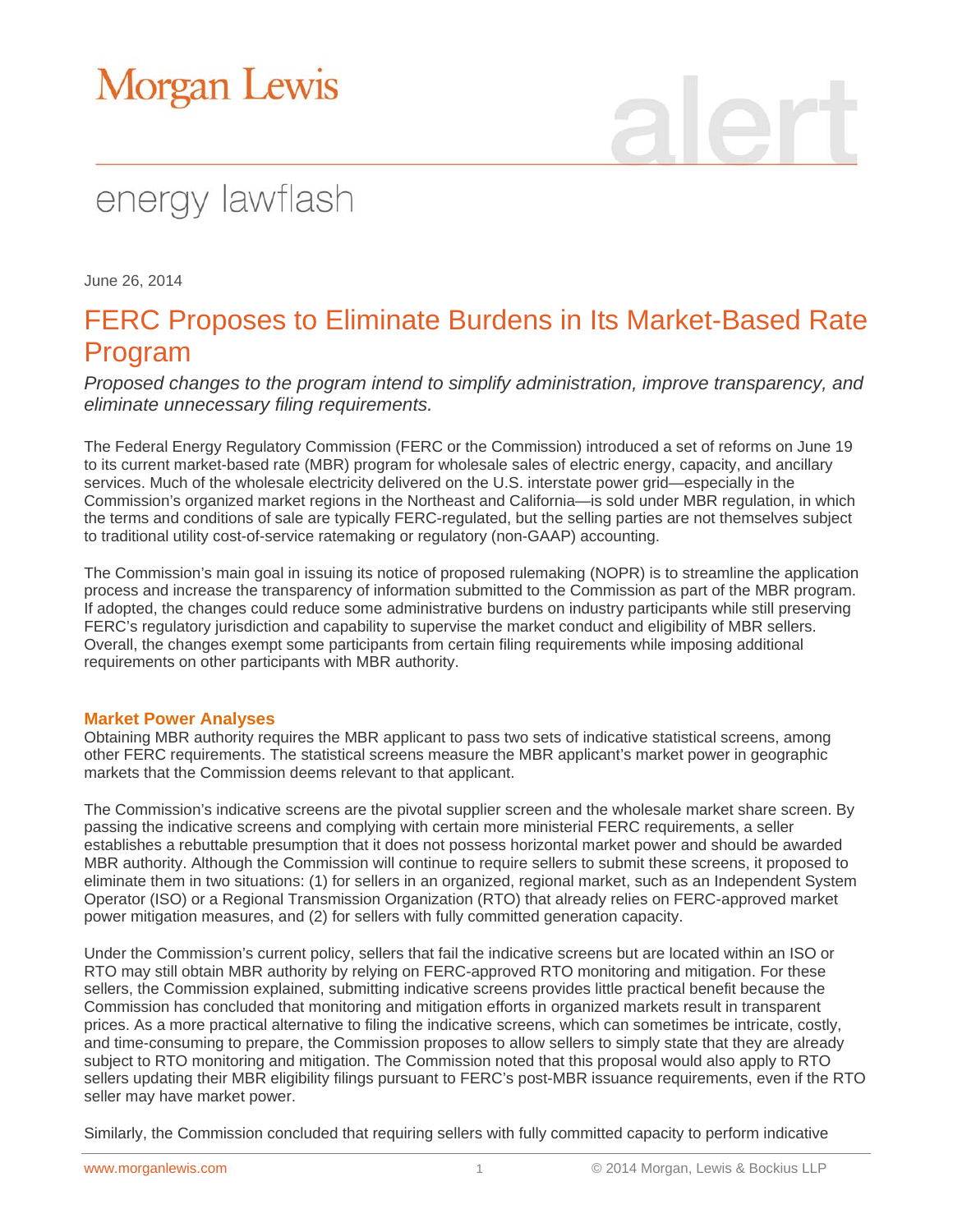## **Morgan Lewis**

screens has no practical benefit. The indicative screens take into account a seller's uncommitted generation capacity, or the uncontracted difference between total capacity and fully committed long-term capacity. Thus, the Commission explained, if a seller and its affiliates' capacity in the relevant balancing authority areas or markets are fully committed, performing the indicative screens yields nothing more than a "purely mathematical task" that provides "no significant additional information." As with RTO sellers, the Commission proposed to allow these sellers to explain that their capacity is fully committed in lieu of including indicative screens in their ongoing, noninitial MBR filings. Although the Commission has permitted and tacitly accepted this practice for a number of years, the NOPR makes official a practice that MBR entities frequently rely on.

The NOPR also proposes to relieve MBR sellers of the obligation to file quarterly land acquisition reports to mitigate vertical market power. These reports are currently required when sellers acquire interconnection-eligible or similar sites for new-generation capacity development. The Commission's original concern was that these acquisitions may enable a seller to erect barriers to market entry. But, in more than six years since the requirement was imposed by Order No. 697, not a single protest has been filed in response to these submissions, and not a single MBR application has been rejected for land acquisition reasons. The Commission proposed to eliminate this requirement altogether, concluding that "the burden of such reporting outweighs the benefits."

#### **Other Reporting Requirements**

Additionally, the NOPR proposed several amendments to existing reporting requirements in the MBR program.

For independent power producers (IPPs), such as wholesale generators, the Commission proposed to revise the geographic market used by some IPPs in their indicative screens. For operational or technical reasons, some IPPs are deemed to be physically located in their own standalone geographic regions. The proposal would amend the default geographic market for IPPs with generation capacity in generation-only balancing authority areas to also include the balancing authority area(s) of each transmission provider to which the generation-only balancing authority area is directly interconnected—thereby making official a practice that FERC has informally permitted in a number of pre-NOPR circumstances. Under this proposal, IPPs may be required to provide indicative screens for multiple balancing authority areas. The rationale behind the Commission's proposal is that an IPP's uncommitted capacity could potentially be sold in each market to which it is directly interconnected. However, for a single-interconnection IPP seeking MBR authority, this NOPR provision may come as a welcome relief from previous uncertainty.

An entity's eligibility for MBR authority is based on the MBR entity's—and all of its FERC-defined "affiliates" market presence and statistical market power. The NOPR proposes that sellers report long-term firm purchases of capacity and/or energy in their indicative screens and appendices of affiliated assets. The Commission explained that the limited reporting of long-term firm purchases may create errors or misleading results in the indicative screens submitted by some sellers. Most notably, the Commission pointed to recent examples when neither the seller nor the purchaser under a long-term firm power sale was linked to the generation capacity used to make that sale. The proposed rule would also require the long-term firm purchaser to convert the amount of energy to which it is entitled into an amount of capacity for purposes of its indicative screens. Although mostly ministerial, this change would factor long-term firm purchases into the Commission's reporting threshold (typically requiring status-change filings that involve further capacity affiliations of 100 MW or more), which could trigger the seller's obligation to submit further MBR filings.

Comments on the NOPR are due 60 days after publication in the *Federal Register* and should be filed in FERC Docket No. RM14-14.

### **Contacts**

If you have any questions or would like more information on the issues discussed in this LawFlash, please contact any of the following Morgan Lewis lawyers:

| Washington, D.C.         |              |                                  |
|--------------------------|--------------|----------------------------------|
| Mark C. Williams         | 202.739.5327 | mark.williams@morganlewis.com    |
| Arjun P. Ramadevanahalli | 202.739.5913 | aramadevanahalli@morganlewis.com |
|                          |              |                                  |